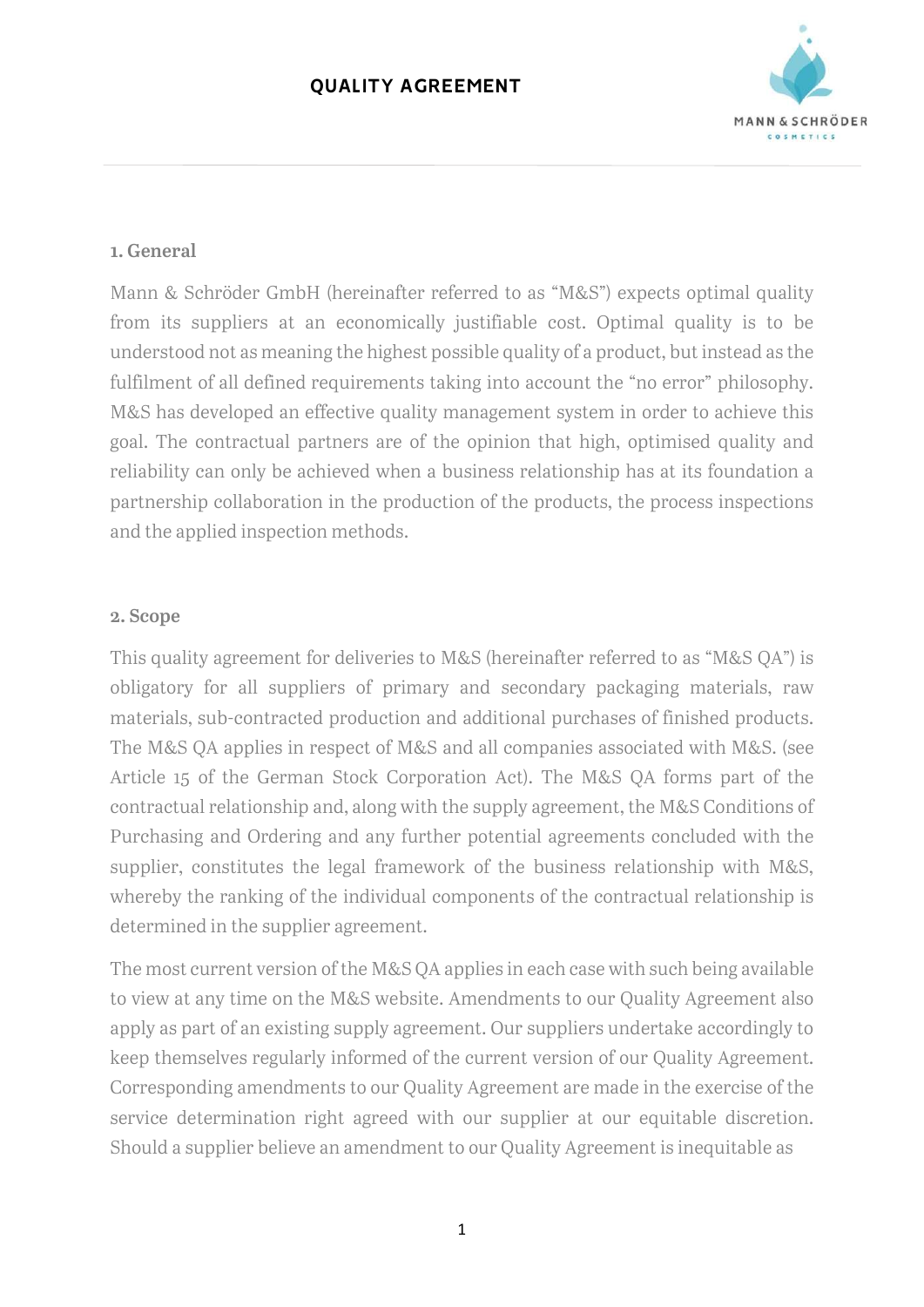

part of an existing supply agreement, it has the right to raise objections within four weeks following the publication of the amended version. Where such objections are not raised, the amended version is deemed to be accepted by the supplier, too.

# 3. Quality

3.1 The supplier is responsible for ensuring that the delivered products comply in full with the agreed specifications of M&S (in particular material specification, raw material specification, technical drawing, specification sheet etc.). These specifications each form part of the M&S order. Amendments require prior written confirmation by M&S. Deliveries which deviate from the M&S specifications are not permitted.

3.2 The supplier shall ensure that the product complies with legal provisions, guidelines and directives and standards. Where applicable, the supplier shall in particular ensure compliance with the requirements of the Regulation (EC) 1223/2009 (EU Cosmetic Products Regulation) and all related provisions. The supplier shall observe these principles and use them as a foundation for deliveries to it made by third parties for the product.

3.3 M&S undertakes to inform its suppliers of all known and determined requirements of the product. The supplier shall carefully check this information. Inconsistencies, in particular contradictions to or deviations from the "Principles of Good Production Practice" within the meaning of Article 8 of the EU Cosmetic Products Regulation and DIN EN ISO 22716 are to be stated. Where inconsistencies occur, it is the responsibility of the supplier to clarify matters with M&S. This is to happen before materials/raw materials are produced and/or delivered.

3.4 It should be guaranteed that the product complies with the corresponding standards throughout the planned market placement process of the product. The same applies where the product is inspected by test institutes. In this respect it should also be guaranteed that the product shall take into account the amended/increased quality and test requirements.

# 4. Prototypes, initial samples and series delivery

4.1 supplier in laboratory conditions or, when using packaging materials, the existing products situated with the supplier are to be presented with the corresponding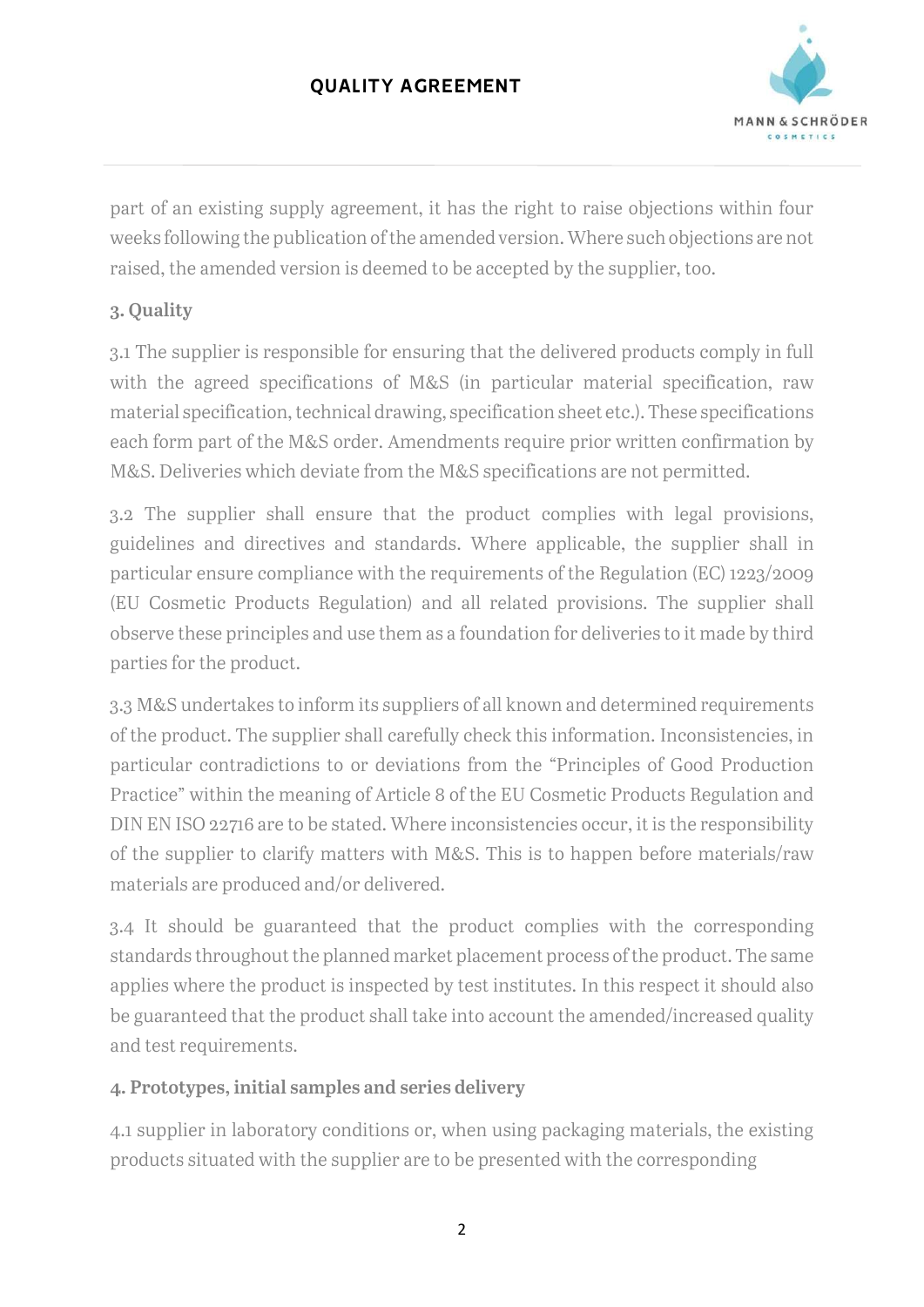

documentation (e.g. M&S technical drawing (purchasing department) or to a specified third party for testing. Where M&S or the third party selects a prototype presented by the supplier, the supplier shall immediately make available to M&S or the third party the weighted INCI, the specification, any advertising messages, mandatory labelling, warning and operating information (such as information on minimum durability) as well as the documentation within the meaning of Clause 8 of this agreement in respect of this product. The supplier shall also ensure that the initial sample and the products produced in a series display in every respect (and in particular regarding quality) the characteristics of the prototype products.

Initial samples are products, raw materials and materials which are produced in full with series-type equipment and under series-type conditions. Initial samples are to be presented to M&S (Purchasing, Technical Marketing and Quality Assurance departments) along with a complete initial sample test report. The initial sample test report is to be presented with the associated labelled samples (amount as per the sample order or as per agreement with the initial sample test centre) to the departments stated above. Parts for multistage tools are to be tested, labelled and separately logged per form nest. The initial sample test report is to be attached to the part history documentation. The part history documentation records fully and clearly all amendments to a part, the date for the presentation of the sample and the first series delivery.

The initial sample test report shall contain the following for each product group:

- A measurement log with a target/actual comparison for all quality benchmarks. Process capability proofs are to be made for important benchmarks (control measurements in the drawing) and attached to the initial sample test report.
- The materials test is carried out by means of a target/actual comparison as per the drawing information.

The following proofs are to be attached:

- Safety information sheet as per the REACH Regulation (EC) no. 1907/2006 with comment on the reliability of the intended use (e.g. use in cosmetic products)
- Specification of the packaging material used and, where needed, proof of biocompatibility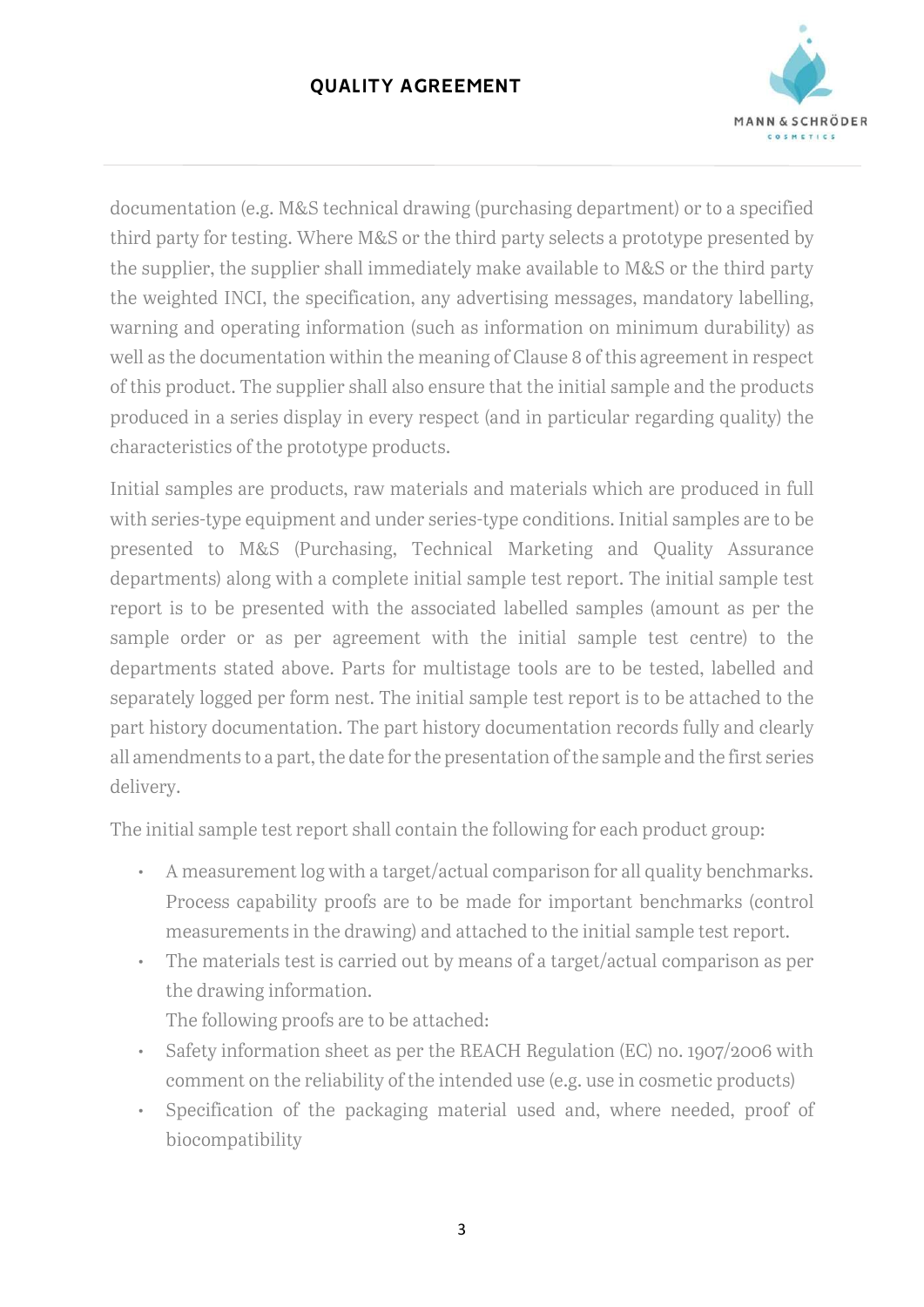

- Analysis certificate, specification, MSDS, product/regulatory dossier/information on raw materials; additional documentation is made available to M&S where needed
- Delivered product batch
- Any functionality test carried out should include a target/actual comparison as per the drawing information and specification.

An initial sample is always needed:

- For new or amended products/processes
- Before beginning a series of products made from new materials or with new tools
- Before beginning a series of products from new sub-suppliers
- When using relocated tools or shifting production facilities
- When production ceased for a period of one year or more

Where any amendments are made (e.g. product, process, tool, material) a sample is to be made of the amended characteristics. Reference is to be made to the previous initial sample test report.

Series delivery can only be made once the initial sample has been approved in writing. Where this is not possible due to time constraints, the supplier shall obtain special approval from M&S. The supplier shall store all initial samples during a period of time which corresponds to the planned minimum durability of the first sample product/materials/raw materials and which shall not, however, be less than three years as calculated from the time of the first sample. Storage shall be carried out appropriately and professionally. During this time the supplier shall ensure M&S has access to the initial sample at any time. Where M&S is supplied with cosmetic products, the requisite documentation for complying with the EU Cosmetic Products Regulation are to be made available to M&S. This is particularly relevant in respect of assessing safety, the product information file and the weighted INCI. Insofar as M&S appears to be the distributing company, notification shall be made by M&S.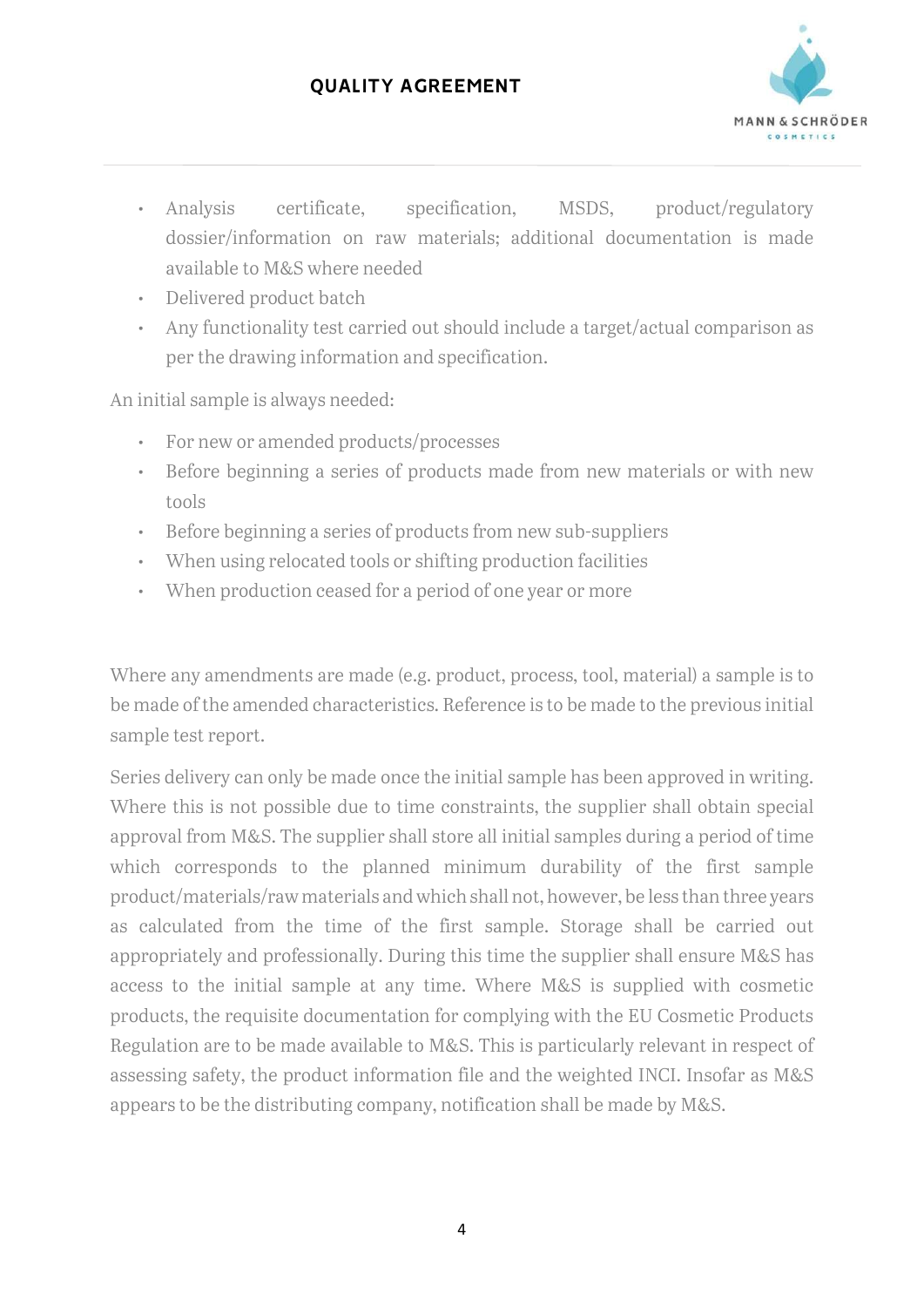

4.2 Insofar as the supplier delivers an end product to M&S which is to be brought to market by M&S without amendment, the supplier shall arrange to have a product sample from the first produced batch tested at its own cost by an independent and recognised testing institute to be agreed on with M&S and in particular in respect of contained substances, marketability, efficiency, compliance with requirements of consumer testing facilities (Stiftung Warentest und Ökotest GmbH) as well as other criteria relevant to the market and/or agreement (in particular the production specifications agreed in the agreement with M&S). The product is to be such that it achieves optimal results in tests carried out by Stiftung Warentest und Ökotest and other test institutes.

### 5. Fundamental requirements of the quality management system of the supplier

5.1 The supplier undertakes to maintain and sustain a quality management system which comprehensively regulates the processes relevant for ensuring quality. The quality management system shall at a minimum meet the requirements set by DIN EN ISO 9001:2008. M&S is to be informed of any amendment to the quality management system.

5.2 The supplier shall, at a minimum, maintain and sustain a quality management system in accordance with DIN EN ISO 9001:2008 for identifying, amending, collating, archiving and distributing quality record data. The system is to ensure that sufficient records are made for each delivery to M&S. This shall include records made by subsuppliers. In the case of activities subject to documentation requirements, the supplier undertakes to fully document the quality assurance measures and corresponding results taken by it or its sub-suppliers and to maintain such information for a period of at least ten years following the delivery of the last batch.

5.3 The supplier shall ensure that only materials/substances and processes are used which are permitted in the specifications. In this respect consideration is to be had of all legal and safety conditions for unrestricted, permitted, poisonous, dangerous and banned substances. Further, the regulations on environment, electricity and electromagnetic fields applicable in the country of production and receipt are to be met.

5.4 M&S reserves the right to impose additional special product-specific quality assurance measures on the supplier where critical materials are being used.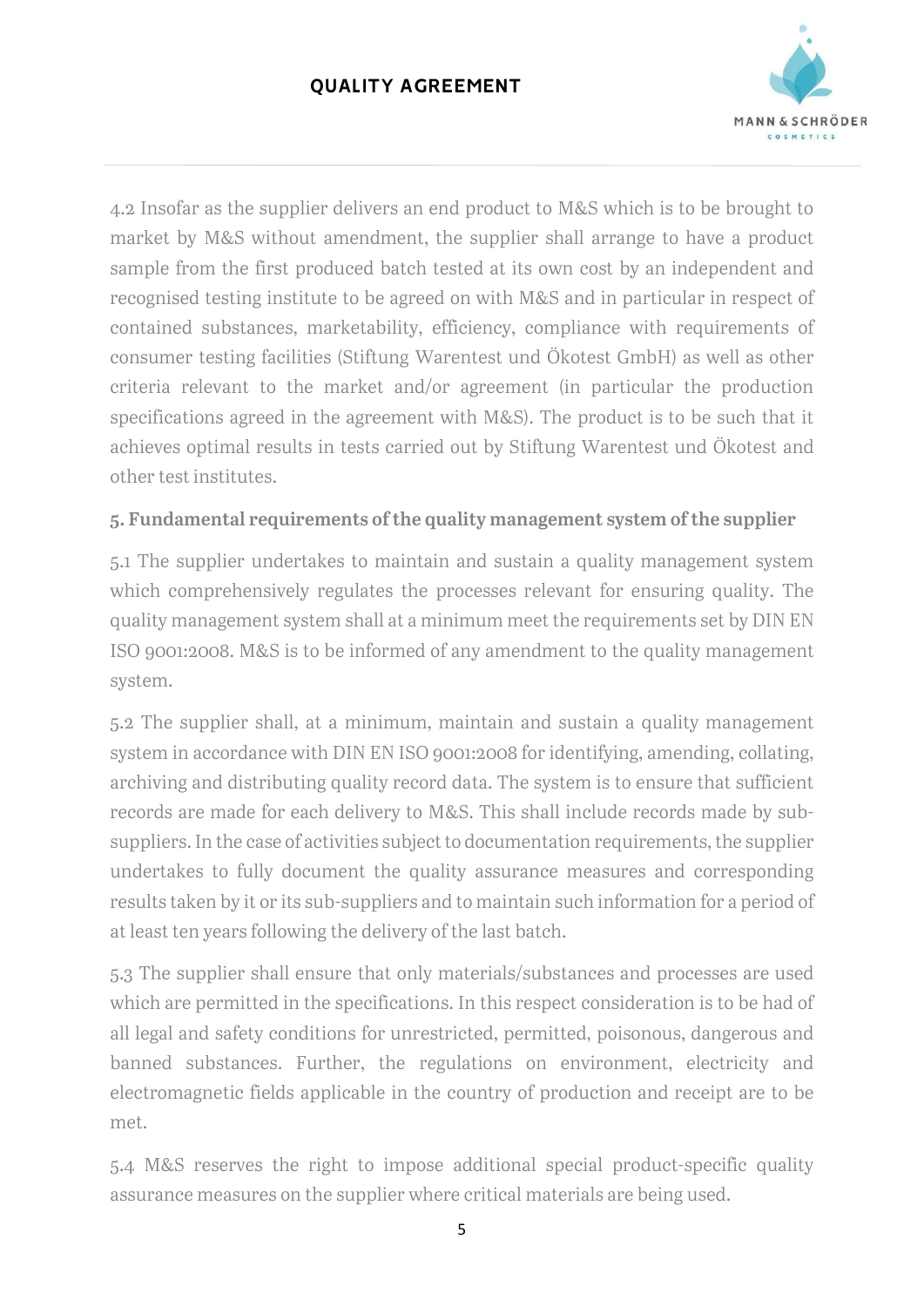

5.5 Where a supplier is not certified to DIN EN ISO 9001:2008, M&S and the supplier shall decide in a separate agreement whether and by when the supplier is to obtain a corresponding certification. Further, such a supplier shall also be accordingly subject to the provisions in this Quality Agreement. The supplier undertakes to make M&S expressly aware of it not complying with the obligations under this quality agreement.

# 6. Inspection of incoming goods by the supplier

# 6.1. Principle

The supplier shall carry out an appropriate incoming goods inspection on all raw and packaging materials in respect of identity, quality and quantity.

The supplier undertakes to retain samples of each batch of products, any raw materials and packaging used and to store them properly. The retained samples are to be stored in such a way so as to exclude any chemical or biological changes. The following periods of storage apply to retained samples:

Raw materials and the respective analysis certificate of the raw material supplier: At least one year from delivery.

Retained samples of produced products: At least one year following the expiration of the 'best before' date of each product.

On request by M&S the supplier undertakes to hand over to M&S the retained samples and analysis certificates so an inspection can be made.

## 6.2 Raw materials

An identity test shall be carried out on the raw materials used in production before each delivered batch is used.

## 6.3 Packaging materials

Further, tests are performed on a sample basis on all deliveries of packaging materials in respect of colour, form, printing, functionality, safety and the amount delivered. Comparative samples are made available to M&S in advance.

# 6.4 Minimum requirement

The above tests are the minimum requirement imposed by M&S on suppliers. The supplier can carry out additional tests at its own discretion.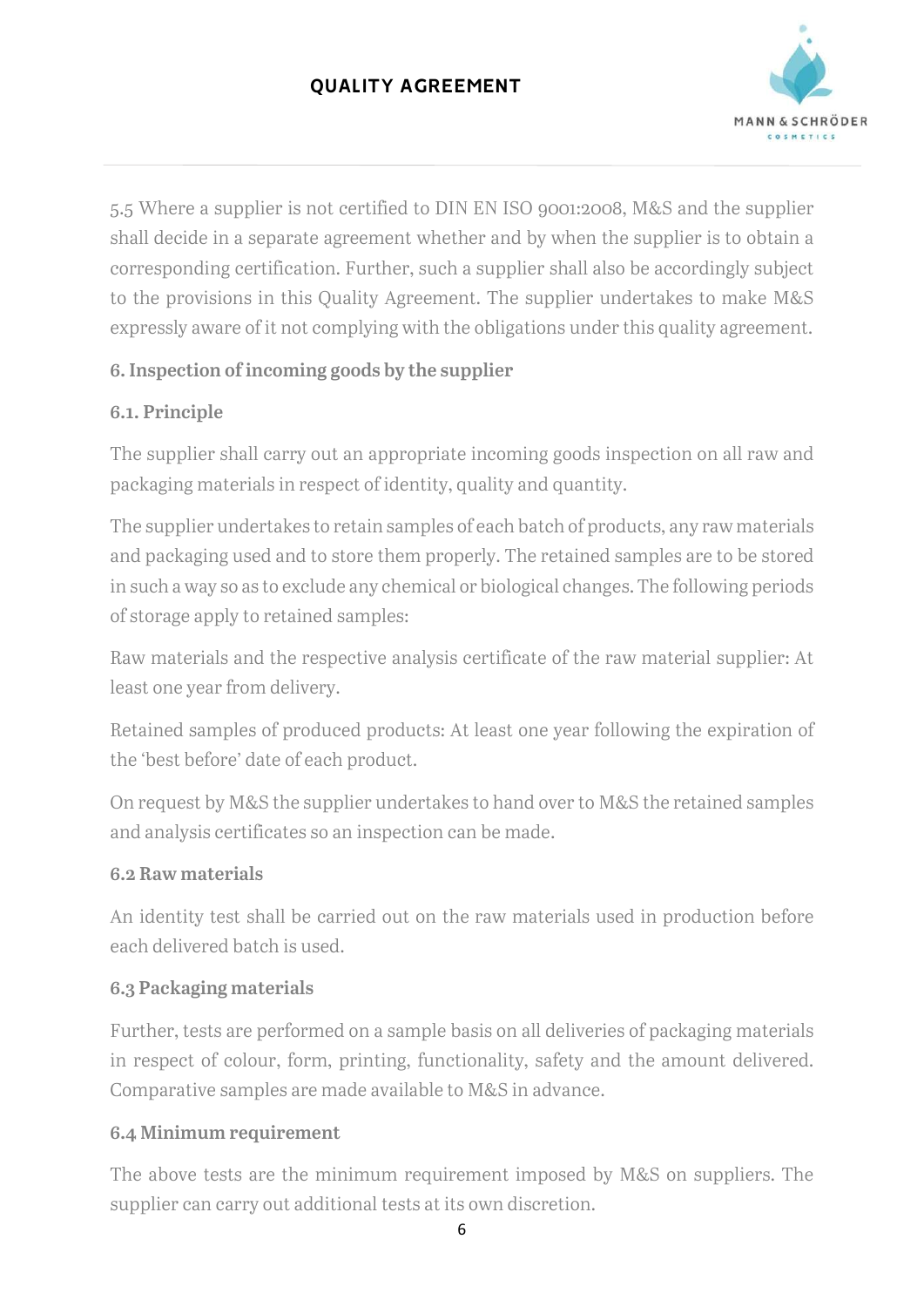

Where one of the required tests cannot be carried out by the supplier, M&S is to be consulted as to alternative courses of action.

M&S reserves the right to carry out external tests on a sample basis a maximum of once a year. The payment of related costs is borne by the supplier.

## 7. Supplier responsibility

Irrespective of the requirements imposed on the supplier by M&S, it is the sole responsibility of the supplier to have installed a sufficiently functioning quality assurance system. Audits and checks by M&S of the supplier do not release the supplier from its sole responsibility to check the functionality of its quality assurance system and the processes managed by it and thereby to guarantee that the prescribed processes are complied with and are also appropriate.

### 8. Documentation

8.1 The supplier shall ensure that documentation which is of significance for the quality of the delivered products are available at each place of work. This includes, for example, drawings, specifications, production and test instructions. This documentation is to be checked for accuracy and compliance with the requirements of M&S and subsequently approved.

8.2 The supplier shall ensure the quality of the products during the product creation phase and in the case of any amendments by demonstrably implementing QM methods in an effective way. This includes documents, test reports etc.

8.3 In addition, the supplier is to list all production and test steps in the internal working papers (QM plan, production quality planning) to be kept by it. Benchmarks to be monitored are to be specified and the type of monitoring shall be stated. The supplier shall provide proof of the control and functionality of processes for all important benchmarks (control measurements, characteristics) by recording the measurement data and its statistical treatment. The supplier shall statistically check and document these benchmarks during the production process.

In the case of series deliveries, acceptance test reports (DIN EN 10204 3.1B) and the safety information sheet as per the REACH Regulation (EC) no. 1907/2006 are to be kept by the supplier and made available to M&S on request. The supplier undertakes to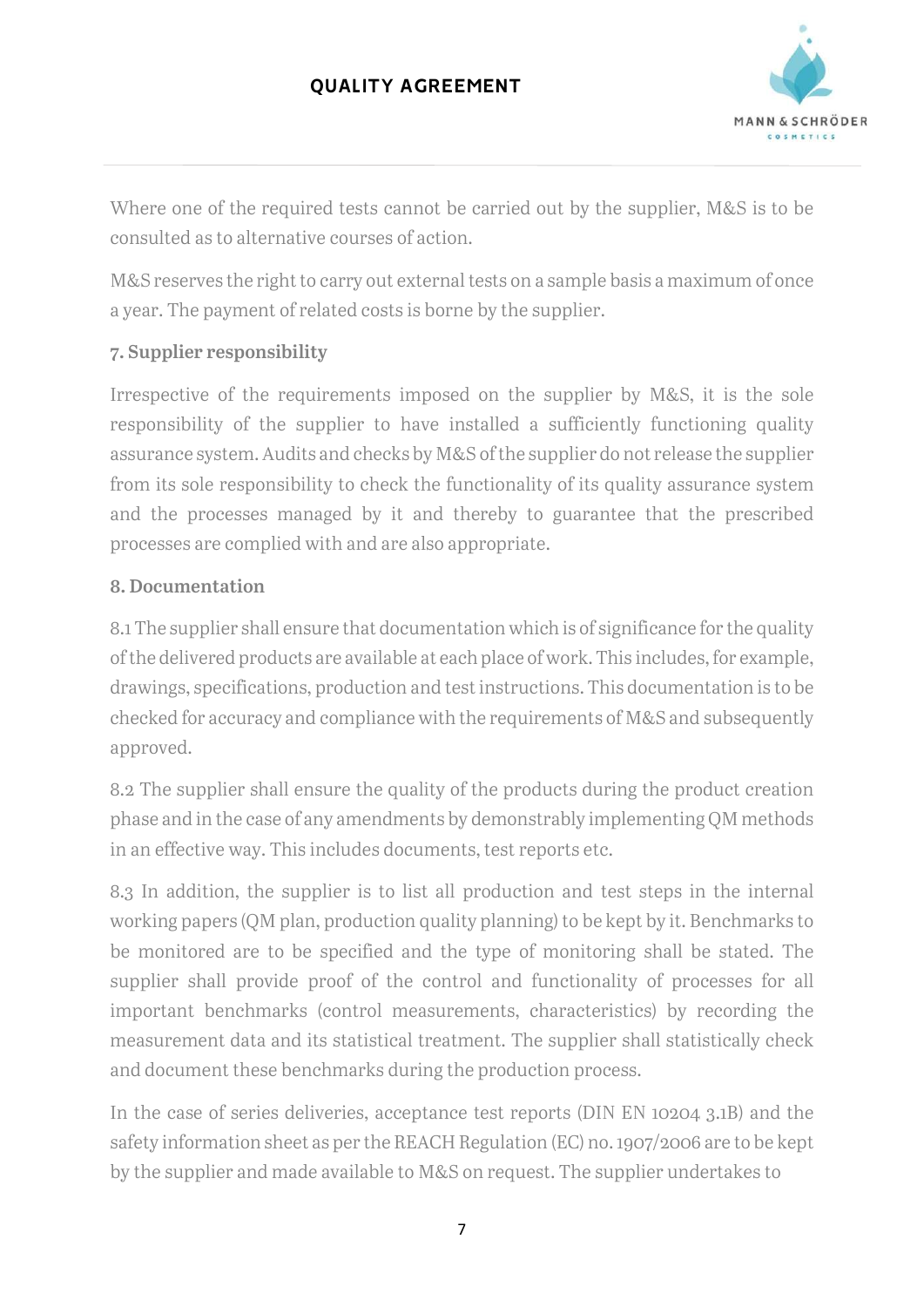

create a retained sample for any product batches delivered. Such samples shall be kept for a minimum of three years.

# 9. Labelling and traceability

9.1 Systematic labelling of products, materials and raw materials makes it possible to ascertain the test status and the identification of the products, materials and raw materials delivered. This labelling and the accompanying documentation makes it possible to trace the products, materials and raw materials (including insofar as they are received by sub-suppliers). The supplier shall introduce and maintain a system for correctly identifying its products as well as their storage (FIFO principle), packaging and shipping. The system is to ensure that mix ups of or damage or impairment to parts is avoided. In the case of the first three series deliveries following an amendment, the analysis certificates and the current state of the amendment (E index) are to be labelled in case no article number has been issued. M&S shall determine on an individual basis whether further deliveries are to be labelled. Sample deliveries are to be clearly labelled as such. The recipient of the sample delivery is to be stated (name and department).

## 10. Test equipment/monitoring of test apparatus

The suppler shall have ready for the purpose of use corresponding measuring tools and test equipment which it needs for testing the M&S specifications throughout the series. The supplier shall label all test apparatus and equipment which could impact the quality of the product. The test apparatus is to be calibrated and adjusted before use in determined test intervals. The calibration status must be visible on the measurement apparatus and/or records are to be produced and kept regarding calibration. The capability of measuring apparatus is to be evidenced in the case of critical benchmarks. Measuring apparatus for weight control applications are to be calibrated in line with the applicable legal provisions.

#### 11. REACH

The supplier undertakes to immediately and free of charge make available all information, documents and papers required by M&S to fulfil its duties and responsibilities under the REACH Regulation (EC) no. 1907/2006. Further, the supplier shall make available within a week of a request by M&S significant information which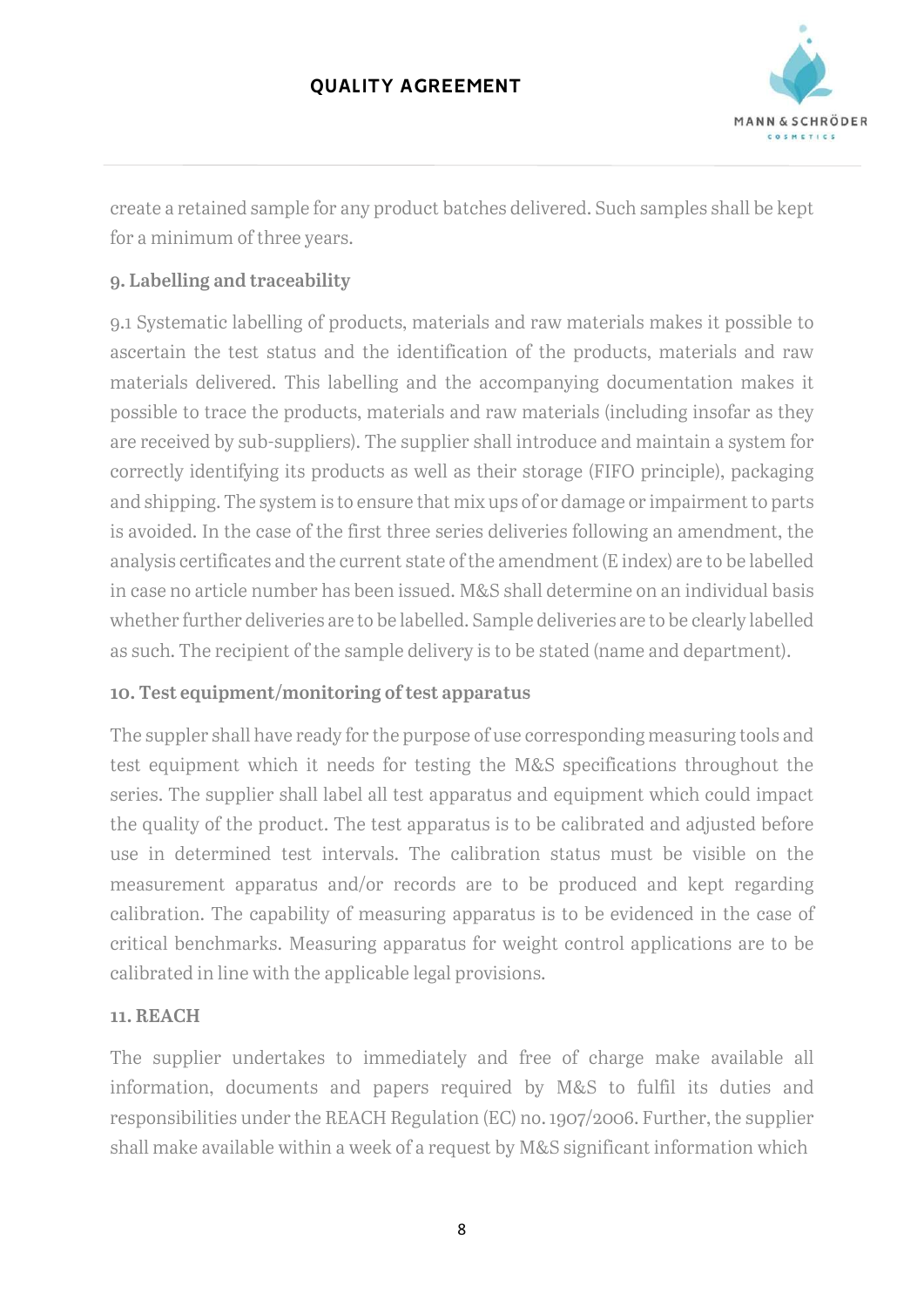

provides that the substances used in its products are safe for use by M&S, in particular in respect of use in cosmetic products.

Substances of very high concern (SVHC) - Obligations pursuant to Article 33 of the REACH Regulation (EC) 1907/2006:

Pursuant to Article 33 of the REACH Regulation (EC) 1907/2006 it must be ensured that sufficient information exists on substances of very high concern contained within articles along the chain of delivery so as to ensure that such articles are used safely.

The producer and supplier of articles which contain substances of very high concern (see the website of the European Chemicals Agency (ECHA) for more information http://echa.europa.eu) in a concentration exceeding 0.1 per cent by weight, must make available all available information directly and without prompt. The supplier of an article shall also inform Mann & Schröder GmbH when a product does not contain any substances contained on the list of substances of very high concern ("Negative Information"). This information on SVHC is to be made available without request in accordance with the obligation under Article 33(1) along with the CAS number, the EINECS number, the name of the substance and the content of the SVHC. This obligation applies irrespective of weight. The obligation to make available existing information on SVHC (subsequently implemented in Annex XIV of the Regulation (EC) 1907/2006) refers to the packaging material used for cosmetic products (= article). To this end the supplier of the article shall send to Mann & Schröder GmbH an "analysis certificate per article" for each article delivery which contains information on the content of of the SVHC. So as to fulfil the REACH obligation the supplier of an article is to always observe the list of SVHC as this is continually updated and expanded. Further, account should be taken of the "Guidance on requirements for substances in articles". With each addition to the list of substances of very high concern the supplier of the article shall send to Mann & Schröder GmbH without request information on the content of this new SVHC included on the list.

Further, it shall be ensured that the packaging material which comes in indirect or direct contact with the bulk or formation conforms to food standards. This is to be evidenced with corresponding documentation upon a request by M&S.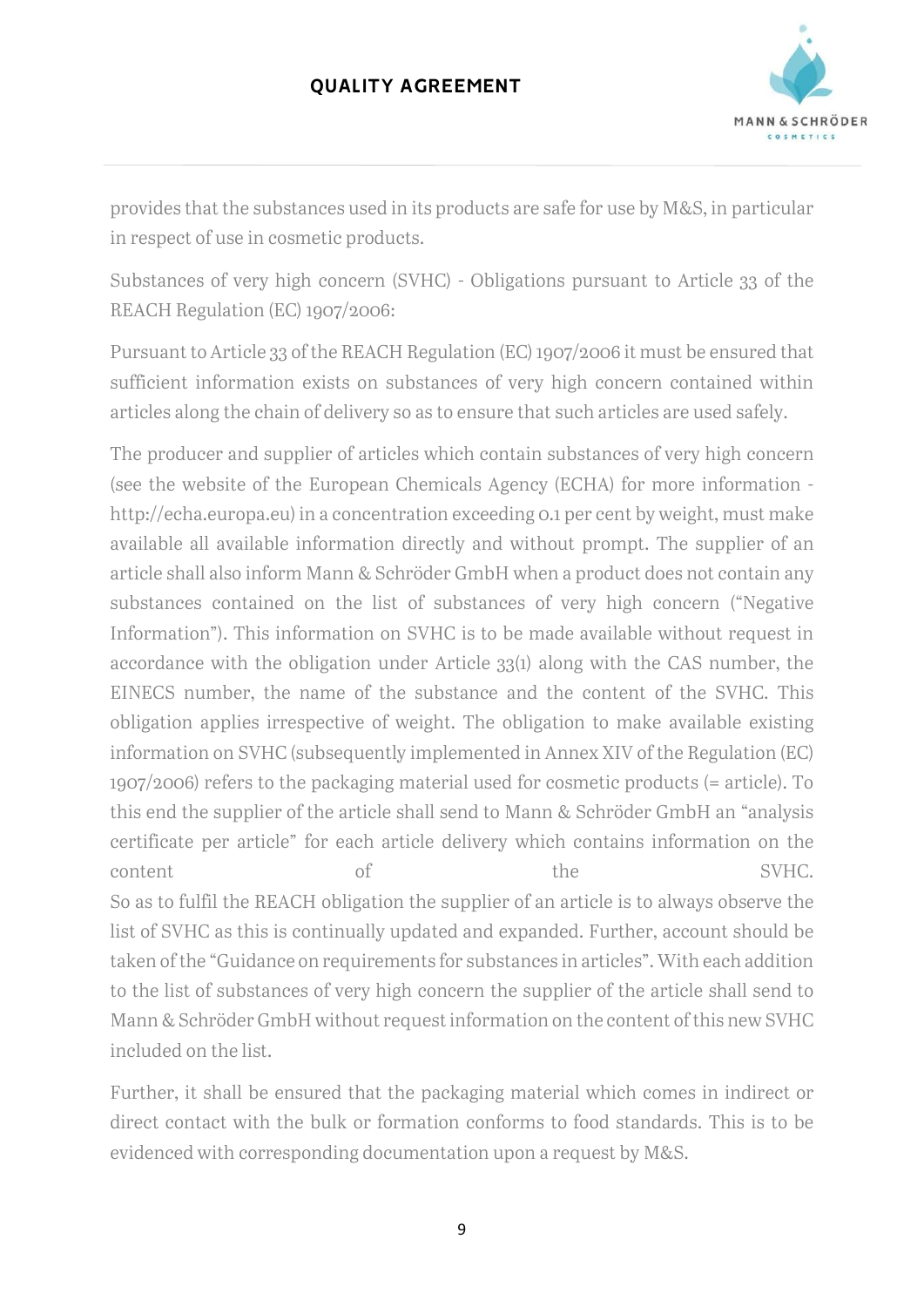

Where sufficient information on the SVHC (presence, content etc.) is not made available to Mann & Schröder GmbH by the supplier of the article, Mann & Schröder GmbH reserves the right to commission chemical analyses with account taken of the current list of SVHC. The costs of these analyses shall be borne by the supplier.

### 12. Audits and control rights

12.1 The supplier permits M&S and, insofar as desired by M&S, the customers of M&S to carry out process, procedure and system audits. The costs of the audits (including the auditors' travel costs) are borne by the supplier insofar as they do not exceed a reasonable amount. M&S determines the content and scope of the audits. The audits are carried out subject to prior agreement on timing. The supplier undertakes to make possible an audit at the latest within 48 hours of the occurrence of a quality-related problem. M&S is entitled, as part of the audit, to an unrestricted right to information in respect of the goods to be produced for M&S as well as the equipment of the supplier needed for production.

12.2 The determinations made as part of the audit of the supplier, and in particular the classification of the supplier, is based on the supplier assessment by M&S which is made at the sole discretion of M&S.

12.3 M&S has the right to test, either itself or through an agent and without prior notice, compliance with M&S QA obligations during the regular working hours of the supplier's production sites provided such sites either produce or store products destined for M&S. The supplier and M&S shall reserve corresponding authority for potential sub-suppliers.

12.4 Further, the supplier shall grant M&S as part of the EU Cosmetic Products Regulation a corresponding right of access and inspection in respect of the documents listed in the EU Cosmetic Products Regulation for a period of ten years (beginning with the time at which the last batch is brought to market).

12.5 M&S is entitled to have the corresponding audits and checks carried out by a recognised testing institute at the cost of the supplier. The supplier has the right to suggest the testing institute in question or to name a corresponding testing institute. Where the supplier and M&S cannot come to an agreement on whether the testing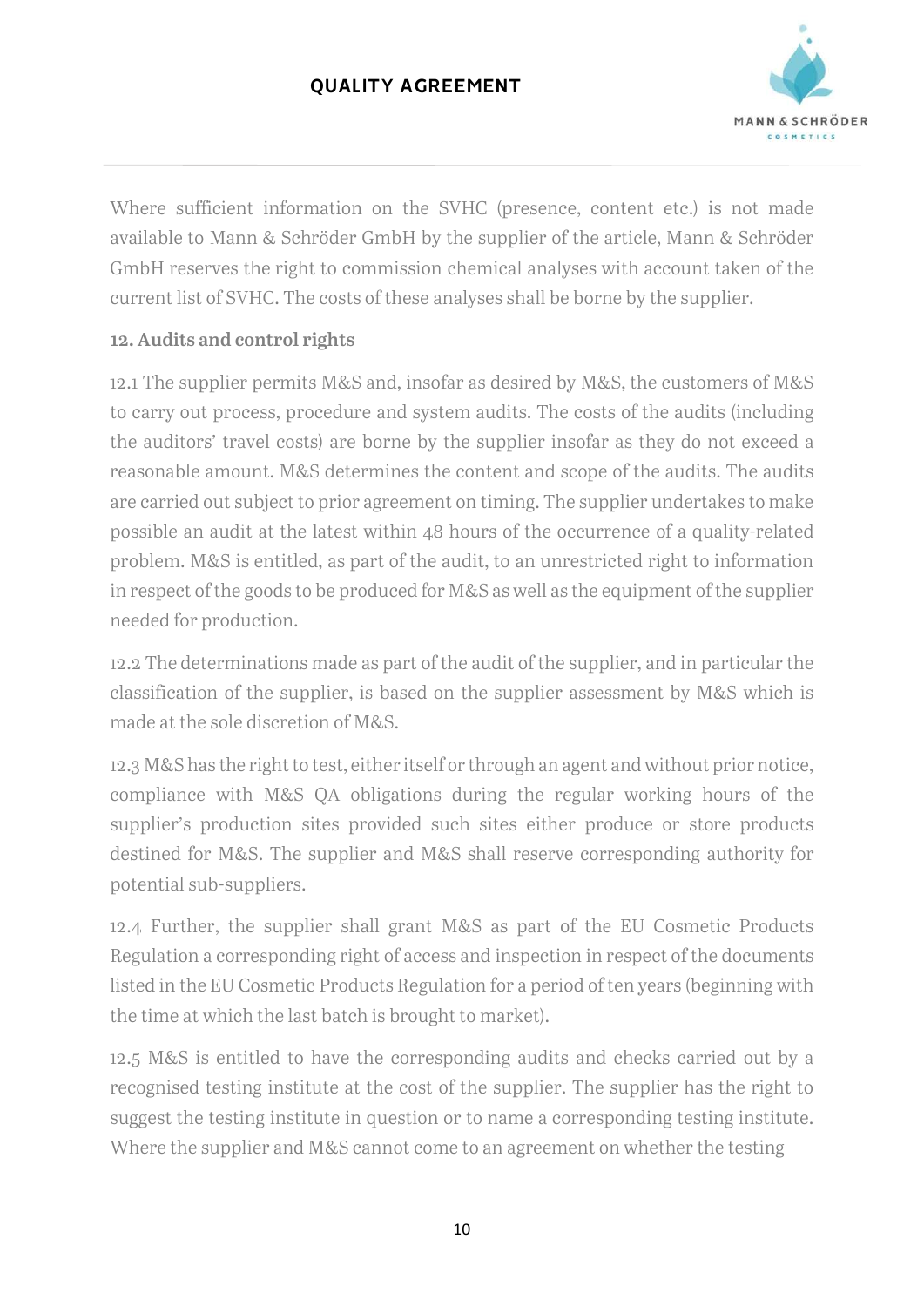

institute is independent and recognised, M&S has the right to decide on the testing institute.

12.6 M&S shall inform the supplier of the result of each audit. Where M&S is of the opinion that measures need to be taken to secure or improve product quality, the supplier immediately undertakes to produce a corresponding plan of measures, implement such immediately and to inform M&S accordingly.

## 13. Amendments to the supplier's quality management system

Amendments to the quality management system of the supplier are to be notified to M&S ("Sales" department and the relevant contact for quality issues) within 48 hours of the amendment taking place. Amendments resulting in a qualitative deterioration in the quality management system are not permitted and may only be made with the agreement of M&S.

## 14. Service quality/safety

14.1 The supplier shall comply with delivery obligations in respect of quality and delivery reliability. It shall ensure that series products are produced, checked and documented with consideration of the requirements and that they comply with the M&S specifications. Delivery reliability and extra freight costs for M&S are to be monitored and evaluated. M&S is to be immediately informed in the case of noncompliance.

The costs of extra journeys caused by the supplier are to be borne by the supplier. At the same time suggestions for improvements, such as to how extra journeys can be avoided in future and delivery reliability can be increased, are to be submitted to M&S.

14.2 The supplier shall ensure, as part of its transport safety obligation, that its products are marked with any necessary safety messages. M&S is to be immediately informed of any amendments to safety information sheets. Further, updated safety information sheets are to be made immediately available to M&S.

# 15. Exit inspection and approval

# 15.1 Quality tests, inspections

Before sending products to M&S it must be ensured that the scope of tests and inspections includes at the least: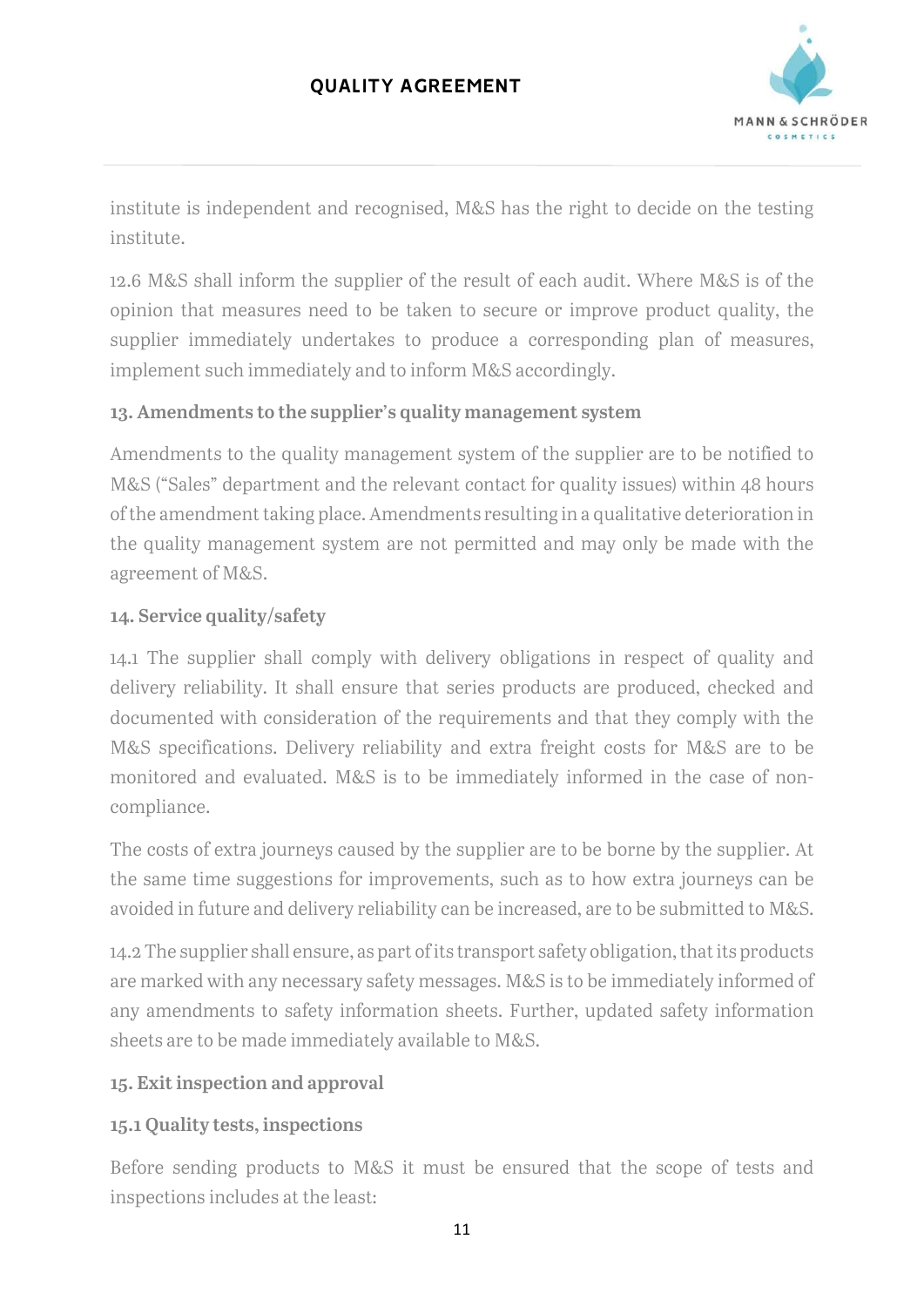

- a) The type and quantity of the products.
- b) All packaging materials used
- c) Check of compliance with the given weight control as per the specifications
- d) Packaging material and content test during current production as per requirements
- e) Microbiological test of each batch of finished products as per the specifications

### 15.2 Approval

The supplier is responsible for checking and approving the packaging material, raw materials, intermediary and end products used at its own authority.

Approval can only be made when all required checks are carried out and no deviations from the requirements are ascertained.

The supplier shall immediately send to M&S quality assurance the number of samples given in Annex 2 of the "Supply Agreement for Cosmetic Products" for each approved batch of finished products and also written evidence of the approval of this batch.

## 15.3 Incoming inspection by M&S

As part of its exit inspection the supplier also carries out the incoming inspection for M&S on the basis of an agency agreement (Article 377 of the German Commercial Code). The supplier undertakes to pay M&S damages for any erroneous inspections.

#### 16. Deviations in quality

16.1 The supplier undertakes to notify M&S within 24 hours of the onset of any circumstances which could have an impact on the characteristics of the products which have been ordered. Any amendments to the product characteristics are to be carried out in principle as per Clause 4. Where the amendment is only temporary, e.g. defective production of a batch, a special written approval is needed from M&S (responsible party: quality management officer (QMO)). Affected batches may only be sent to M&S once special approval is granted in writing. The affected batches are to be labelled with the words "Special Approval" on delivery. The suppler shall inform M&S (purchasers and QMO) within 24 hours following the occurrence of existing or potential problems insofar as they impact on the quality or reliability of the products which have been delivered or pose a risk to future deliveries.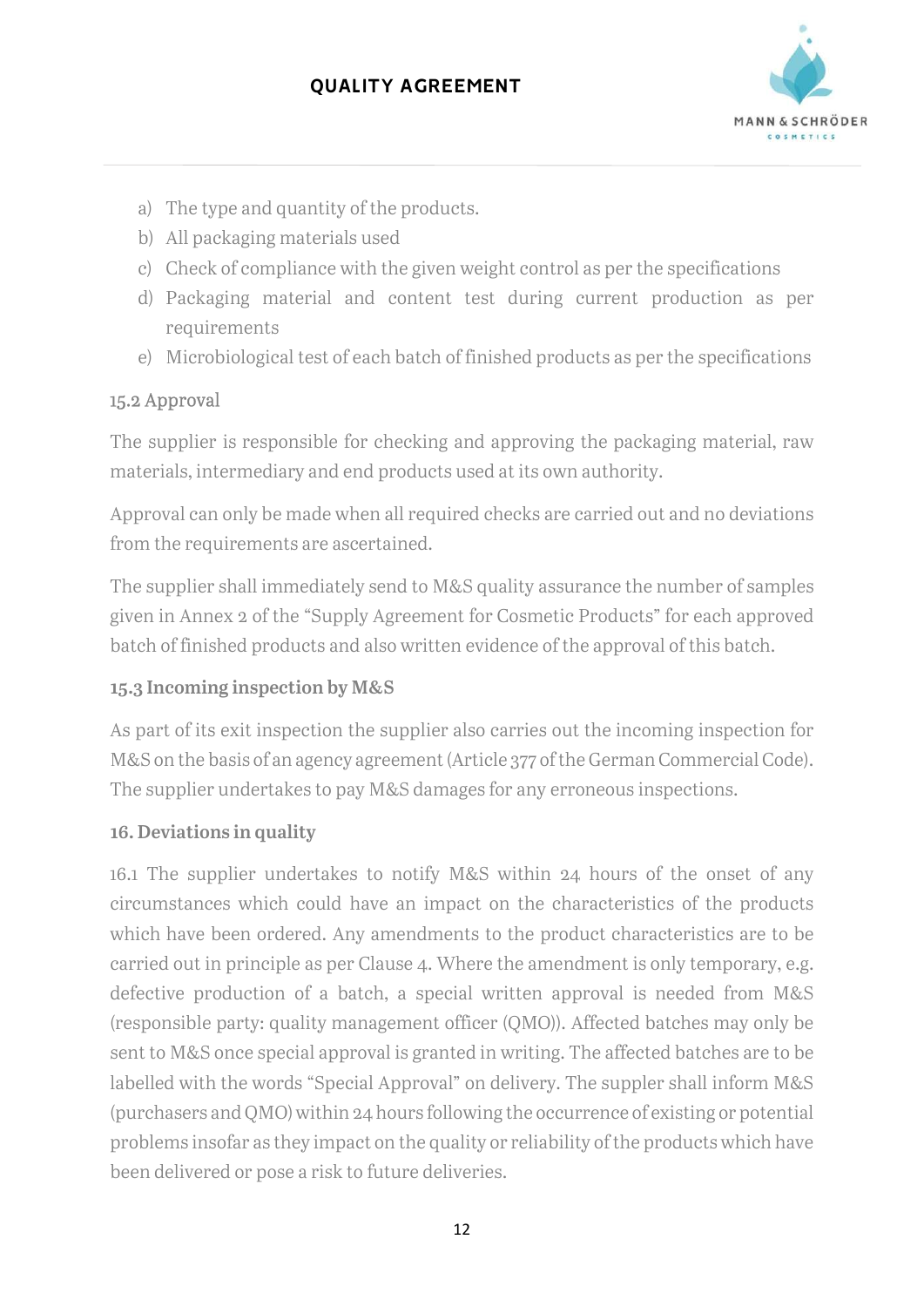

Where M&S ascertains that products, materials or raw materials of the delivered by the supplier deviate from the specification, these defects will be communicated to the supplier (Complaint report with blocking or claim). If the supplier is at fault for the deviation, M&S shall charge the supplier EUR 100.00 for each item delivered for the purposes of producing a test report to be used to enforce any defect claims. The supplier undertakes to immediately take any corrective measures and to maintain the supply of materials and raw materials. Where there is time pressure owing to deadlines, the supplier shall immediately make available corresponding personnel for sorting, reworking or replacing without defects any defective products. Where return deliveries are required, the supplier undertakes to collect the goods at its own cost within two working days. A debit notice, which is offset accordingly in the case of a new delivery, is automatically issued. Any implemented corrective measures are to be communicated by means of an 8D report to the issuer of the complaint report within a reasonable period of time. The efficiency of such measures is to be checked for future production.

## 17. Duration and validity

The M&S QA applies for the duration of the contractual relationship between the supplier and M&S.

# 18. Confidentiality clause

18.1 M&S undertakes to keep any delivered information confidential. However, M&S is authorised to use such information for registration, applications and for presentation to the relevant authorities. In individual cases such information may have to be made available to our trading partners. In such a case the supplier shall be informed.

18.2 M&S and the supplier undertake to treat confidentially all information of which they become aware as part of the audit in line with the confidentiality agreement to be agreed separately. The supplier may conclude confidentiality agreements with the customers of M&S in respect of all of the information concerning the audit.

## 19. Other provisions

If individual conditions of this M&S QA in whole or in part are or become invalid or if this M&S QA features a loophole, the validity of the remaining conditions shall not be affected by this. To replace the invalid provision, such a valid provision shall be agreed